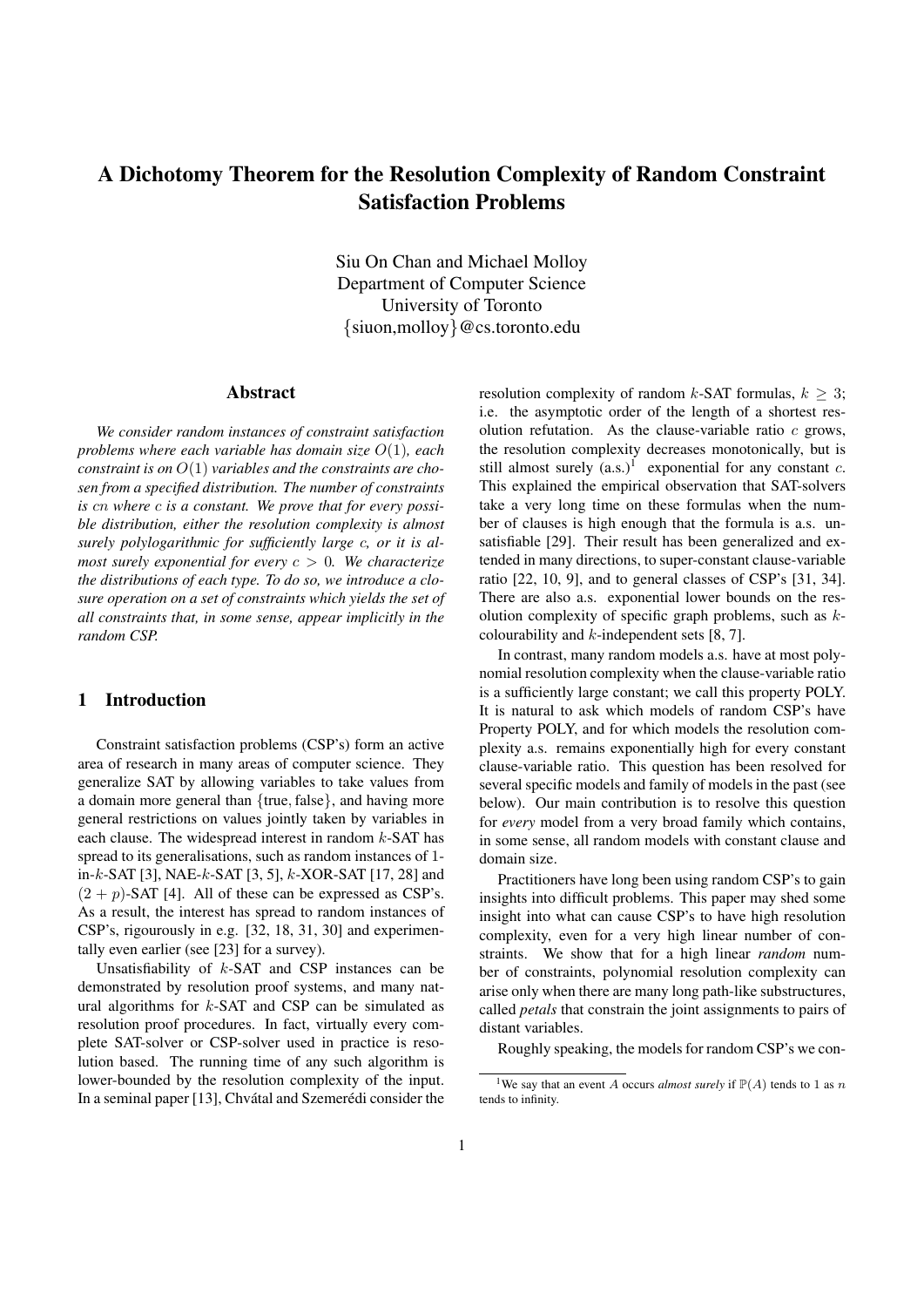sider are as follows (formal definitions will appear in Section 3): One begins by randomly selecting  $k$ -tuples of  $n$ variables on which to place a constraint. Then, for each chosen k-tuple, one chooses a random constraint. The distribution  $P$  from which this random constraint is chosen is what specifies the model. For example, with one distribution, the model is random  $k$ -SAT, with another it is random  $k$ -XOR-SAT and with yet another it is d-colourability of random graphs. We denote a random instance by  $CSP_{n,M}(\mathcal{P}),$ where  $M$  is the number of  $k$ -tuples selected.

The main result of this paper is a characterisation of exactly which models have property POLY. Denote by supp  $\mathcal P$ the *support* of P, i.e. supp  $P = \{C \mid P(C) > 0\}$ . Informally, supp  $P$  is the set of "types" of constraints that appear in the random CSP. It turns out that whether POLY holds for  $CSP_{n,M}(\mathcal{P})$  depends only on the set supp  $\mathcal P$  and not on the actual distribution over supp  $\mathcal{P}$ .

For a particular  $P$ , let C denote supp P. It turns out that it is a bit deceptive to focus only on  $C$ . The reason is that long paths of constraints can induce a constraint,  $C'$ , on their endpoints. If those endpoints lie in a constraint  $C \in \mathcal{C}$ then, in effect, they are constrained by the more restrictive constraint:  $C' \cup C$ . So we determine all constraints C that are *likely* to be induced by long paths, and for each, we form C' by adding  $C' \cup C$  for each  $C \in \mathcal{C}$ . Naturally, we need to iterate until we reach what we call the *closure* of  $C$ ,  $cl(C)$ . We say that  $cl(C)$  is *complete* if it contains the unsatisfiable constraint; i.e. the constraint that forbids every  $k$ -tuple of values. These definitions appear more formally in Section 3.3.

It is possible that  $cl(C)$  will be applicable to other problems regarding random CSP's, since it contains the constraints which appear *implicitly* in the CSP as opposed to the constraints of C that appear *explicitly*. For the purposes of this paper, focussing on  $cl(C)$  rather than C yields a simple characterization of those  $P$  that have the property POLY:

**Theorem 1.1.** *If*  $cl(supp \mathcal{P})$  *is complete and c is sufficiently large, then a.s.*  $CSP_{n,M=cn}(\mathcal{P})$  *has at most polylogarithmic resolution complexity.*

**Theorem 1.2.** *If* cl(supp  $\mathcal{P}$ ) *is incomplete and*  $c$  > 0*, then with uniformly positive probability (w.u.p.p.)*<sup>2</sup>  $CSP_{n,M=cn}(\mathcal{P})$  has at least exponential resolution com*plexity.*

The above two theorems together form a dichotomy theorem. Given  $\mathcal P$  it is easy to determine cl(supp  $\mathcal P$ ) and hence to decide POLY in  $O(1)$  time (see Remark 3.10).

Note that Theorem 1.1 is stronger than what we aimed for: It implies not only a.s. polynomial, but a.s. *polylogarithmic*, resolution complexity. So we have the following interesting corollary:

**Corollary 1.3.** *If for* c *sufficiently large*,  $CSP_{n,M=cn}(\mathcal{P})$ *has subexponential resolution complexity then for* c *sufficiently large,*  $CSP_{n,M=cn}(\mathcal{P})$  *has polylogarithmic resolution complexity.*

For the case where POLY does not hold, i.e. the case covered by Theorem 1.2, we determine whether  $CSP_{n,M}(\mathcal{P})$  in fact a.s. has exponential resolution complexity. A *cyclic* CSP is a CSP whose underlying hypergraph forms a cycle (the formal definition appears in Subsection 3.3). See Definition 3.6 for the meaning of "nullconstraining".

**Theorem 1.4.** *Suppose*  $cl(supp \mathcal{P})$  *is incomplete.* 

- (a) If for some null-constraining subdomain  $\mathcal{D}'$ , every *cyclic CSP formed from* suppP *is satisfiable using only values from*  $\mathcal{D}'$  then  $\textsf{CSP}_{n,M}(\mathcal{P})$  *a.s has at least exponential resolution complexity for all* c*;*
- (b) else w.u.p.p.  $CSP_{n,M=cn}(\mathcal{P})$  *has at most polylogarithmic resolution complexity.*

So in case (b) there is some  $\epsilon > 0$  such that with probability at least  $\epsilon$ , CSP<sub>n,M=cn</sub>(P) has at most polylogarithmic resolution complexity and with probability at least  $\epsilon$ , CSP<sub>n,M=cn</sub>( $\mathcal{P}$ ) has exponential resolution complexity. The proof implies that small resolution complexity must be caused by problematic cycles of length  $O(1)$ .

In the course of proving Theorem 1.1, we study a certain convergence property of random walks on general directed graphs (Theorem 5.1). This result may be of independent interest.

## 2 Related Work

The first result along these lines was by Chvátal and Szemerédi [13] who proved that random 3-SAT a.s. has exponentially high resolution complexity for every constant c; i.e. it does not have property POLY. This result was extended to the case where  $c$  grows with  $n$  in [9, 10] and the proof was simplified greatly by Ben-Sasson and Wigderson in [11] where they introduced their Width Lemma (which we use here). Achlioptas et al [2] began with the easy observation that random  $(2+p)$ -SAT, a mixture of random 2-SAT and random 3-SAT has polynomial resolution complexity if the number of clauses is so high that the 2-clauses alone are unsatisfiable; thus random  $(2+p)$ -SAT has POLY. They then proved that for any smaller clause-density, the resolution complexity is exponentially high, thus establishing a sharp threshold for exponential resolution complexity in this model. They also showed how this can explain the empirical observation that resolution-based SAT-solvers have a difficult time with random 3-SAT even below the generally

<sup>2</sup>We say that an event occurs *with uniformly positive probability* if  $\liminf \mathbb{P}(A) > 0.$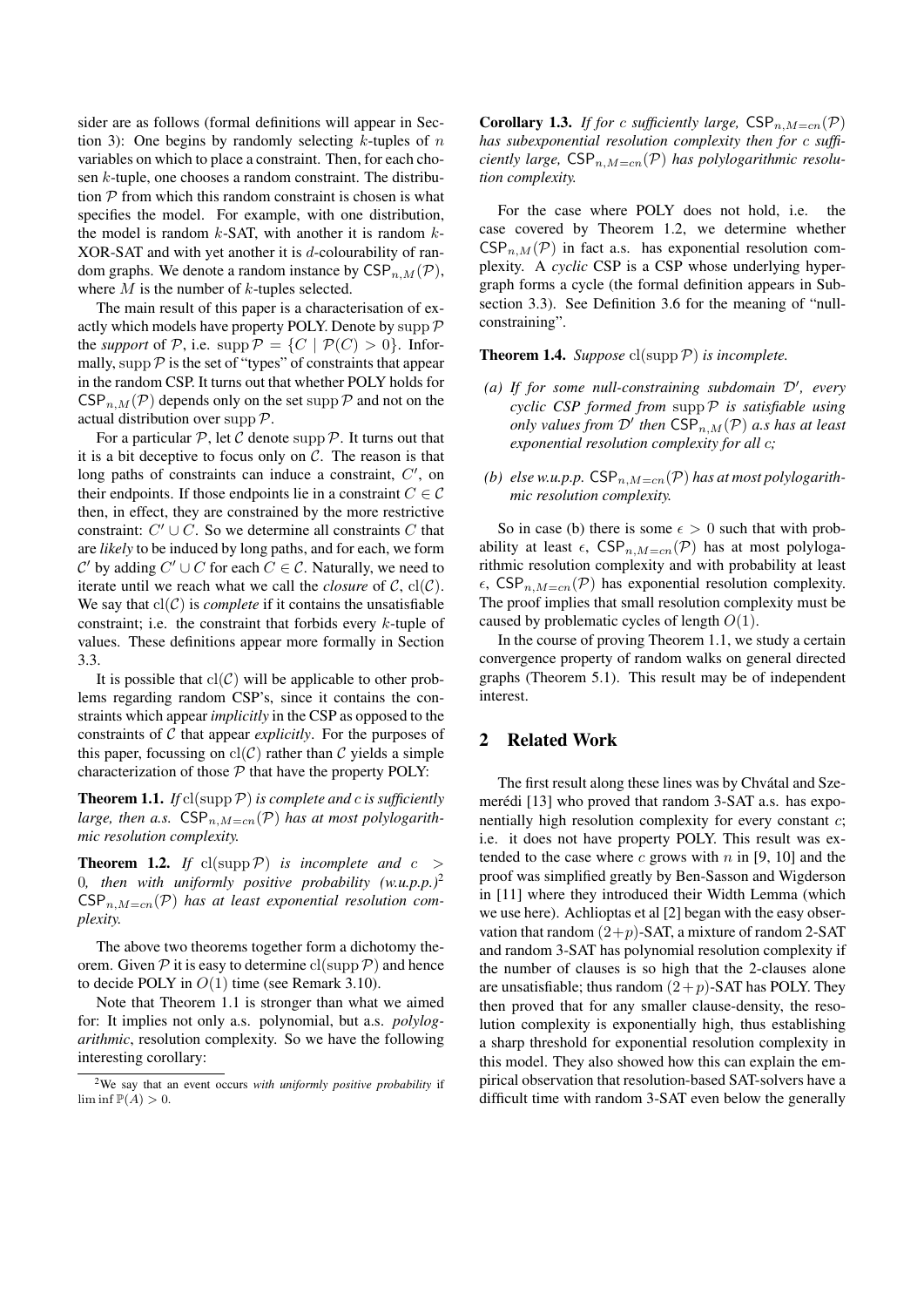conjectured value of the satisfiability threshold (see also [1] for random  $k$ -SAT with  $k > 3$ ).

Mitchell [31, 30] extended the (by then standard) techniques for proving such theorems about random  $k$ -SAT to the more general setting of random CSP's. He used these techniques to study the  $(d, k, t)$ -model – where the domain size is d and the constraints are uniformly random amongst those with  $k$  variables and  $t$  restrictions. He proved that for a wide range of triples  $(d, k, t)$ , the model does not have property POLY. Molloy and Salavatipour [34] determined precisely which triples  $(d, k, t)$  have property POLY; moreover, for those that do have POLY they determined a sharp threshold for exponential resolution complexity. See also [7, 14] for other examples of specific models of random CSP's that are shown to not have property POLY.

All of these models are specific instances of the general family of models considered in this paper. Thus Theorems 1.1 and 1.2 imply all the results described above, except for those that actually determine the sharp threshold for exponential resolution complexity and those where  $c$  is superlinear.

There is also a body of work studying some random CSP's where the constraint-sizes and/or the domains grow with  $n$  (see e.g. [37, 21, 18, 20]). Such models do not fall into our general family and so this paper says nothing about them. For example, our theorems do not imply the resolution lower bounds in [37].

# 3 Preliminaries

Here we give formal definitions of some of the concepts discussed in the introduction, along with other concepts required for the remainder of the paper.

### 3.1 The Random Model

We use the family of models introduced in [32]. The same family, in a slightly less general form, was introduced independently by Creignou and Daudé [16]. The variables of our problem all have the same domain of permissible values,  $\mathcal{D} = \{1, \ldots, d\}$ , and all constraints will have size k, for some fixed integers  $d, k$ . Given a  $k$ -tuple of variables,  $(x_1, \ldots, x_k)$ , a *restriction* on  $(x_1, \ldots, x_k)$  is a *k*-tuple of values  $(\delta_1, \ldots, \delta_k)$  where each  $\delta_i \in \mathcal{D}$ . A set of restrictions on a *k*-tuple  $(x_1, \ldots, x_k)$  is called a *constraint*. A *constraint satisfaction problem* (CSP) consists of a domainsize  $d$ , a constraint-size  $k$ , a collection of variables, and a set of constraints on  $k$ -tuples of those variables. We say that an assignment of values to the variables of a constraint C *satisfies* C if that assignment is not one of the restrictions on C. An assignment of values to all variables in a CSP satisfies that CSP if every constraint is simultaneously satisfied.

It will be convenient to consider a set of canonical variables  $X_1, \ldots, X_k$  which are used only to describe the "pattern" of a constraint. These canonical variables are not variables of the actual CSP. For any  $d, k$  there are  $d^k$  possible restrictions and  $2^{d^k}$  possible constraints over the k canonical variables. We denote this set of constraints as  $\mathcal{C}^{d,k}$ . For our random model, one begins by specifying a particular probability distribution,  $P$ , over  $C^{d,k}$ . Different choices of  $P$  give rise to different instances of the model.

**The Random Model:** Specify M, n and  $P$  (typically  $M = cn$  for some constant c; note that P implicitly specifies  $d, k$ ). First choose a random constraint hypergraph with  $M$  hyperedges, in the usual manner; i.e., where each  $k$ uniform hypergraph with  $n$  vertices and  $M$  hyperedges is equally likely. Next, for each hyperedge  $e$ , we choose a constraint on the  $k$  variables of  $e$  as follows: we take a random permutation from the k variables onto  $\{X_1, \ldots, X_k\}$  and then we select a random constraint according to  $P$ , mapping it onto a constraint on our  $k$  variables in the obvious manner. We use  $CSP_{n,M}(\mathcal{P})$  to denote a random CSP drawn from this model with parameters  $n, M, P$ .

A constraint set is *symmetric* if for any permutation  $\sigma$ of  $\{1, \ldots, k\}$ , any  $C \in \mathcal{C}$ , we have  $\tilde{\sigma}(C) \in \mathcal{C}$ , where  $\tilde{\sigma}$  is the map induced by  $\sigma$  with the obvious definition:  $\tilde{\sigma}(C)$  =  $\{(\delta_{\sigma(1)}, \ldots, \delta_{\sigma(k)}) \mid (\delta_1, \ldots, \delta_k) \in C\}$ . Since the random model takes a random permutation from the  $k$  variables in a hyperedge to the  $k$  canonical variables before selecting the constraint, P can be assumed to be symmetric, i.e.  $\mathcal{P}(C) =$  $\mathcal{P}(\tilde{\sigma}(C))$  for all  $\tilde{\sigma}$  and all C.

The *constraint hypergraph* of a CSP is the k-uniform hypergraph whose vertices correspond to the variables, and whose hyperedges correspond to the  $k$ -tuples of variables which have *constraints*. Of course, when  $k = 2$ , the constraint hypergraph is simply a graph, and so we often call it the *constraint graph*.

**Remark 3.1.** Constraints on  $k$  variables can be simulated by constraints on  $k'$  variables for any  $k' > k$ . This makes it straightforward to extend our results to the case where the constraint sizes can vary. We only require all constraints to have the same size for convenience.

**Remark 3.2.** When d and/or k grow with n, the satisfiability threshold will often occur at a superlinear number of constraints (see e.g. [37, 21, 20]). The structure of the constraint hypergraph in that case is very different than that of one with a linear number of constraints. This is why we restrict our attention to the case  $d, k = O(1)$ .

#### 3.2 Resolution Complexity

The *resolution complexity* of a boolean CNF-formula  $φ$ , denoted **RES**( $φ$ ), is the length of the shortest resolution proof that  $\phi$  is unsatisfiable. (If  $\phi$  is satisfiable, then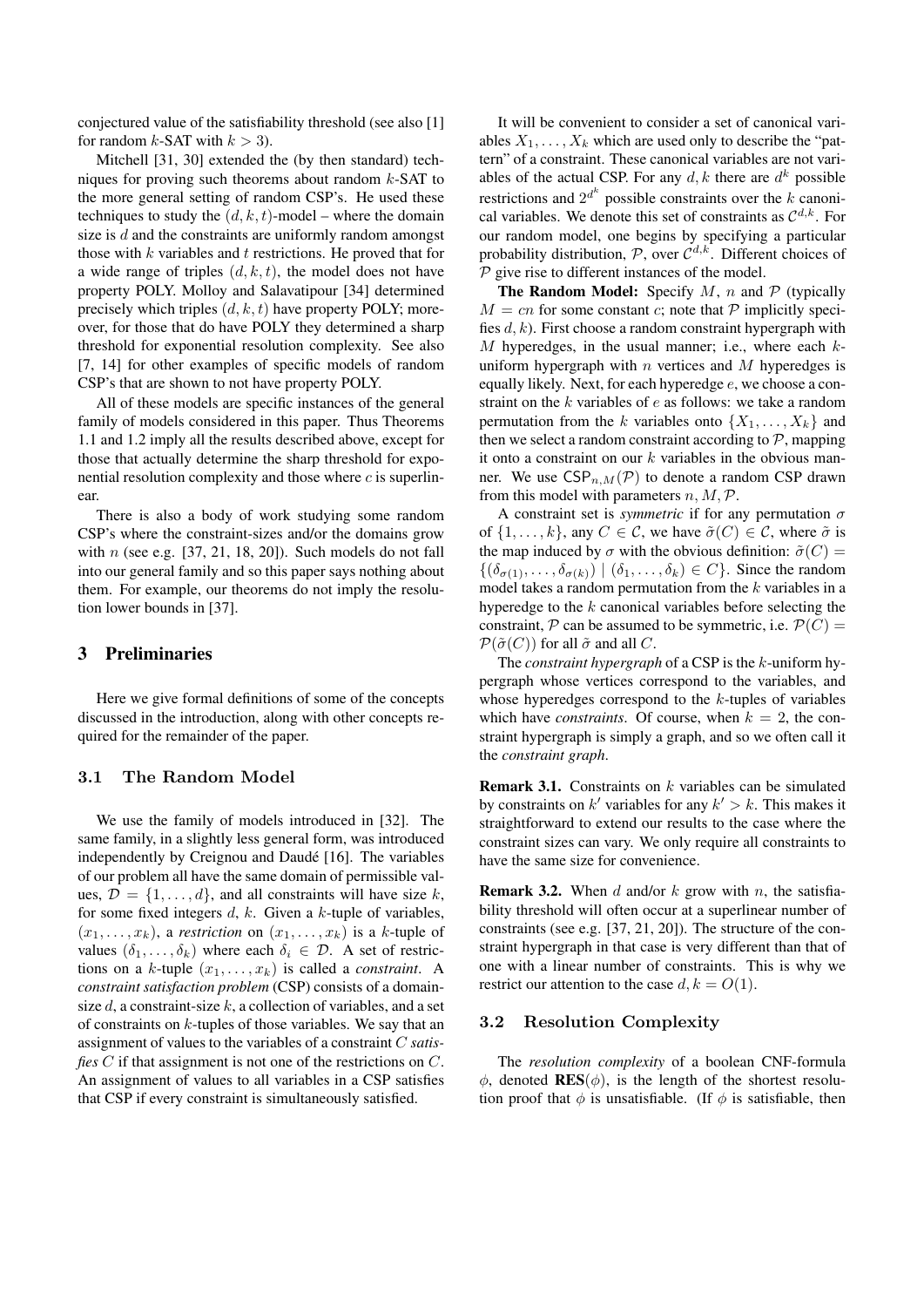$RES(\phi) = \infty$ .) Mitchell [30] discusses two natural ways to extend the notion of resolution complexity to the setting of CSP, C-RES and NG-RES. All commonly used resolution-type CSP algorithms correspond nicely to the C-RES complexity of the input, but there are some that do not correspond to the NG-RES. For that reason, we focus in this paper on the C-RES complexity, as did Mitchell in [30] (our results also translate to NG-RES complexity.) In short, given an instance  $\mathcal I$  of a CSP, we construct an equivalent boolean CNF-formula  $CNF(\mathcal{I})$  in a specific natural manner, and define the resolution complexity  $\mathbf{C}\text{-}\mathbf{RES}(\mathcal{I}) =$  $RES(CNF(\mathcal{I}))$ .

## 3.3 The Closure Operation

In this section, we formally define the closure of a constraint set. Then we characterize those constraint sets which have a complete closure in terms of the existence of a subdomain of values which easily satisfies long paths. Such a subdomain will be shown to cause exponential resolution complexity. We begin with some definitions.

A constraint C on variables  $x_1, \ldots, x_k$  *permits*  $(x_i)$ :  $\delta, x_j$  :  $\gamma$ ) if at least one of the  $d^{k-2}$  possible tuples  $(\delta_1, \ldots, \delta_k)$  with  $\delta_i = \delta$  and  $\delta_j = \gamma$  is not a restriction of *C*. Otherwise *C* forbids  $(x_i : \delta, x_j : \gamma)$ . The constraint  $\{(\delta_1,\ldots,\delta_k)\in\mathcal{D}^k\mid \delta_i=\delta\wedge \delta_j=\gamma\}$  forbidding precisely  $(x_i : \delta, x_j : \gamma)$  is called the  $(x_i : \delta, x_j : \gamma)$ *-forbidder* and is denoted  $F(x_i : \delta, x_j : \gamma)$ .

A *path* of length r in a k-uniform hypergraph H is a sequence  $\langle x_0, \ldots, x_r \rangle$  of distinct vertices together with a sequence  $\langle e_1, \ldots, e_r \rangle$  of edges such that (1) the edges  $e_i$  are mutually vertex disjoint except at  $\{x_0, \ldots, x_r\}$ ; (2) among  $\{x_0, \ldots, x_r\}$ , the only vertices in  $e_i$  are  $x_{i-1}$  and  $x_i$ , for  $1 \leq i \leq r$ .  $x_0, \ldots, x_r$  are the *connecting variables* and  $x_0, x_r$  are the *endpoints* of P. A *cycle* is defined the same way as a path with the exception that  $x_0 = x_r$ .

A *pendant path* of length r is a path in which no vertices other than the endpoints lie in any edges of H off the path. In other words, there is no restriction on the degrees on the endpoints, each connecting variable has degree  $2$  in  $H$ , and every other vertex in the path has degree 1 in  $H$ . (The degree of a vertex is the number of hyperedges to which it is incident.)

A (pendant) path  $P$  of length  $r$  in a CSP is a sequence of r constraints whose underlying edges form a (pendant) path of length  $r$  in the underlying hypergraph. If some assignment  $\alpha$  to the variables of P satisfies all the constraints of P with  $\alpha(x_0) = \delta$  and  $\alpha(x_r) = \gamma$ , we say that P per*mits*  $(x_0 : \delta, x_r : \gamma)$ ; otherwise *P forbids*  $(x_0 : \delta, x_r : \gamma)$ . Sometimes we say P permits/forbids  $(\delta, \gamma)$ , omitting the endpoints when they are not important. Furthermore, for any  $\mathcal{D}' \subseteq \mathcal{D}$ , we say P permits  $(\delta, \gamma)$  *using only values from*  $\mathcal{D}'$  if such an  $\alpha$  exists with Range $(\alpha) \subseteq \mathcal{D}'$ .

A *cyclic CSP* is a CSP whose constraint hypergraph is a cycle.

We now come to the key definitions. The following definitions ( $\sim$ <sub>C</sub>, closure and completeness) will be motivated in the discussion preceding Example 4.1 in Section 4.

For a constraint set C and values  $\delta, \gamma \in \mathcal{D}$ , we write  $\delta \sim_c \gamma$  if there is some t such that every constraint path over C of length at least t permits  $(\delta, \gamma)$ .

**Proposition 3.3.**  $\sim_c$  *is transitive. If* C *is symmetric,*  $\sim_c$  *is symmetric as well.*

Definition 3.4. A symmetric constraint set C is *closed* if for any  $\delta, \gamma \in \mathcal{D}$  such that  $\delta \not\sim_{\mathcal{C}} \gamma$ , any canonical variables  $X_i, X_j$  and any  $C \in \mathcal{C}$ , we have that  $\mathcal C$  also contains the constraint obtained from C by forbidding  $(X_i : \delta, X_j : \gamma)$ . Formally,  $C \cup F(X_i : \delta, X_j : \gamma) \in \mathcal{C}$ . The *closure*  $\text{cl}(\mathcal{C})$  of a constraint set  $C$  is the smallest closed constraint set containing C.

Definition 3.5. A closed, symmetric constraint set C is *complete* if  $\delta \nless c \gamma$  for all  $\delta, \gamma \in \mathcal{D}$ . Equivalently, it is complete if it contains the constraint that forbids all  $d^k$  of the k-tuples. A constraint set which is not complete is *incomplete*.

The key lemma of this section is the following characterisation of incomplete constraint sets. It says that a constraint set is incomplete precisely when, in some sense, long paths can impose no constraint on a particular subdomain of values. This subdomain is called *null-constraining*.

**Definition 3.6.** Given C, a subdomain  $\mathcal{D}' \subset \mathcal{D}$  is *nullconstraining* if there is some t such that for every constraint path  $P$  on  $C$  of length at least  $t$  and every pair of values  $\delta, \gamma \in \mathcal{D}'$ , P permits  $(\delta, \gamma)$  using only values from  $\mathcal{D}'$ .

Lemma 3.7. *Let* C *be closed and symmetric.* C *is incomplete iff some nonempty subdomain*  $\mathcal{D}' \subseteq \mathcal{D}$  *is nullconstraining.*

*Proof.* If some nonempty subdomain  $\mathcal{D}'$  is nullconstraining, then in particular  $\delta \sim_{\mathcal{C}} \delta$  for some  $\delta \in \mathcal{D}'$ , so  $\mathcal C$  is incomplete.

Suppose C is incomplete. There are  $\delta_1, \delta_2 \in \mathcal{D}$  such that  $\delta_1 \sim_c \delta_2$ . Define  $\mathcal{D}' = {\delta \in \mathcal{D} \mid \delta_1 \sim_c \delta}$ , which is nonempty. By Proposition 3.3,  $\delta \sim_{\mathcal{C}} \gamma$  for all  $\delta, \gamma \in \mathcal{D}'$ ; that is, there is a  $t$  such that every path  $P$  of length at least t permits  $(\delta, \gamma)$ , possibly using some values from  $\mathcal{D} \setminus \mathcal{D}'$ for non-endpoint variables. It remains to show that  $P$  still permits  $(\delta, \gamma)$  if values can only be chosen from  $\mathcal{D}'$ .

Claim 3.8. *Any constraint* C *on* P *can be replaced by a stronger constraint*  $C' \in \mathcal{C}$ *, such that if some variable*  $x_i$ in C' takes a value from D', all other variables must take *values from*  $D'$  *as well.*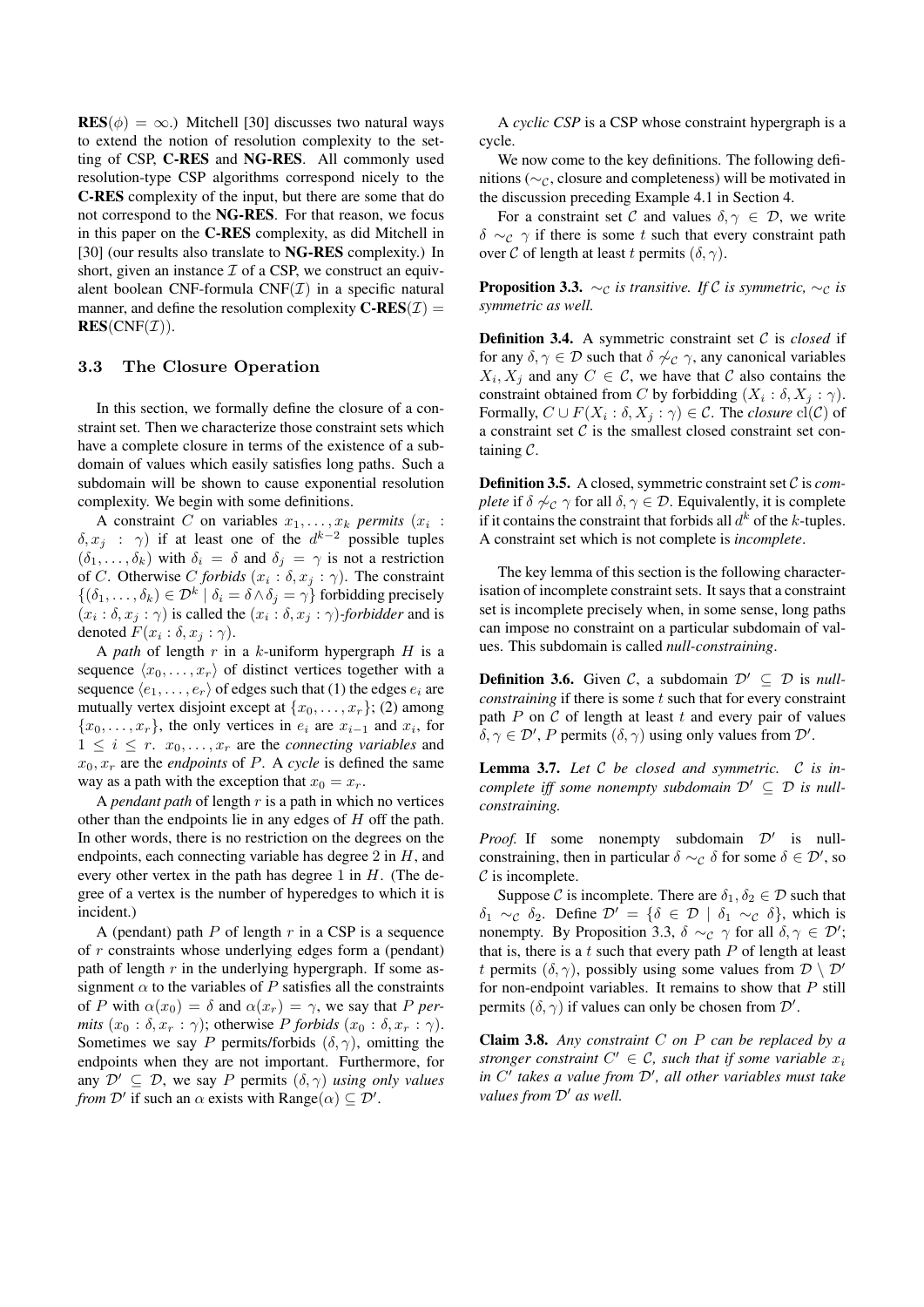*Proof.* Let  $C'$  be a superset of  $C$  that is maximal in  $C$ , i.e.  $C'$  is not properly contained in any constraint in  $C$ . Assume C' permits  $(x_i : \delta, x_j : \gamma)$  for some  $\delta \in \mathcal{D}'$ ,  $\gamma \notin \mathcal{D}'$ . We must have  $\delta \nsim_c \gamma$ , for otherwise  $\delta \sim_c \gamma$  and  $\delta_1 \sim_c \gamma$ δ implies  $\delta_1 \sim_c \gamma$  and hence  $\gamma \in \mathcal{D}'$ , contradicting the assumption that  $\gamma \notin \mathcal{D}'$ . Since C is closed,  $C' \cup F(x_i)$ :  $\delta, x_j : \gamma$   $\in \mathcal{C}$ . This contradicts the maximality of  $C'$ .  $\Box$ 

By the above claim, we can replace every constraint in P by a stronger constraint from  $C$ , none of which permits any  $(\delta, \gamma) \in \mathcal{D}' \times (\mathcal{D} \setminus \mathcal{D}')$ . The end result is a path  $P'$  of  $\mathcal{C}$ of length at least  $t$ . Recall that all paths of length at least  $t$ permit  $(\delta, \gamma)$  for any  $\delta, \gamma \in \mathcal{D}'$ . Therefore P' permits  $(\delta, \gamma)$ using only values from  $\mathcal{D}'$ , hence so does  $P$ .  $\Box$ 

**Proposition 3.9.** If a path P of length  $r \geq 2^{|D|}$  forbids (δ, γ)*, then infinitely many paths do so, one of which is shorter than*  $2^{|\mathcal{D}|}$ *.* 

*Proof.* Let  $P = \langle x_0, \ldots, x_r \rangle$ . Suppose  $x_0$  takes the value δ, and let  $\mathcal{D}_0 = {\delta}$ . Define  $\mathcal{D}_i$  to be the set of values that  $x_i$  can take without violating constraints in  $P$ , for  $1 \leq i \leq r$ . Then  $\gamma \notin \mathcal{D}_r$  because P is  $(\delta, \gamma)$ -forbidding. Since  $r \geq 2^{|\mathcal{D}|}$ , two  $\mathcal{D}_i$ 's coincide, i.e.  $\mathcal{D}_i = \mathcal{D}_j$  for some  $0 \leq i \leq j \leq r$ . Removing the vertices  $x_{i+1}, \ldots, x_{j-1}$ and identifying  $x_i$  and  $x_j$ , we get a shorter  $(\delta, \gamma)$ -forbidding path. Vertex removal and identification can be repeated until the resulting path is shorter than  $2^{|\mathcal{D}|}$ . On the other hand, if we repeat the subpath between  $x_i$  and  $x_j$ , we can get arbitrarily long  $(\delta, \gamma)$ -forbidding paths.  $\Box$ 

**Remark 3.10.** Given a distribution  $P$ , there is a simple finite-time procedure to test whether its support  $C =$ supp  $P$  satisfies the preconditions of Theorem 1.4.

We close this section by sketching how Lemma 3.7 implies our main theorems. If a constraint set has complete closure, then for high clause-variable ratio, the CSP will a.s. contain a small unsatisfiable subproblem, causing polylogarithmic resolution complexity (see Section 4). This proves Theorem 1.1. If a constraint set has incomplete closure, then by Lemma 3.7, there is a nonempty null-constraining subdomain. This will cause exponential resolution complexity, provided there are no short unsatisfiable cycles in  $CSP_{n,M}(\mathcal{P})$  (see Section 6). This will imply Theorem 1.2.

## 4 Complete Closures

In this section, we consider distributions  $P$  for which cl(supp  $P$ ) is complete. We will show that  $CSP_{n,M}(P)$ a.s. contains a small, structured, unsatisfiable subproblem, called a *forbidding flower*. This structured subproblem generalizes the flower in [34], which is in turn inspired by the snakes of [12].

A forbidding flower is a union of petals. Petals are recursive structures: Each petal functions like a  $(\delta, \gamma)$ -forbidding path for appropriate  $(\delta, \gamma)$ , and subpetals may be attached to adjacent connecting variables along the main path of a petal.

Intuitively, subpetals are needed to simulate constraints in  $\text{cl}(\mathcal{C}) \setminus \mathcal{C}$ . Indeed, if  $C \in \mathcal{C}$  is a constraint,  $x_i, x_j$  two of its variables, and P a  $(\delta, \gamma)$ -forbidding path from  $x_i$  to  $x_j$ , then P essentially strengthens C to forbid  $(x_i : \delta, x_j : \gamma)$  as well. More precisely, the constraint plus the path functions like  $C \cup F(x_i : \delta, x_j : \gamma)$ . Repeating this, we can simulate any  $C \in \text{cl}(\mathcal{C})$ . These simulated constraints can then be used to simulate  $(\delta, \gamma)$ -forbidding paths for any  $\delta \nsim_{\text{cl}(C)}$  $\gamma$ . If cl(C) is complete, then all  $(\delta, \gamma)$ -forbidding paths can be simulated. If these simulated paths share two common endpoint variables  $x_1$  and  $x_2$ , all assignments of  $x_1, x_2$  are forbidden from being satisfying, giving a small unsatisfiable CSP. It is straightforward to show that this CSP has a short resolution proof of unsatisfiability.

**Example 4.1.** Consider  $\mathcal{D} = \{1, 2, 3\}, k = 2$  and  $\mathcal{C} =$  ${C_1, C_2}$ , where  $C_1 = {(1, 1), (2, 2), (3, 3)}$  and  $C_2$  $({1, 2} \times {3}) \cup ({3} \times {1, 2})$ . It is easy to see that all constraint paths of length at least 2 permit  $(1, 1)$ . On the other hand, one can check that 1  $\sim_{\text{cl}(C)} 1$ . Indeed, every path made of the constraint  $C_2$  forbids  $(1, 3)$ , hence 1  $\neq$  ∂, implying 1  $\neq$ <sub>cl( $C$ )</sub> 3. Every such path forbids (2, 3) as well, so similarly 2  $\phi_{\text{cl}(C)}$  3. By definition of cl(C),  $C' = C_1 \cup \{(1,3), (2,3)\} \in \text{cl}(\mathcal{C})$ . Any path of odd length made of the constraint  $C'$  forbids  $(1, 1)$ . However, such a path doesn't exist in our CSP since  $C' \notin \mathcal{C}$ .

We wish to forbid  $(1, 1)$ , using some structure other than paths. Consider the path  $P = \langle x_0, \ldots, x_r \rangle$  which is r copies of  $C_1$ , for some odd integer r. To every adjacent pair of connecting variables  $(x_i, x_{i+1})$  in P, attach two paths from  $x_i$  to  $x_{i+1}$ , each consisting of  $\ell$  copies of  $C_2$ , for some integer  $\ell \geq 1$ . The two paths along with  $C_1$  effectively forbids  $(x_i : 1, x_{i+1} : 3)$  and  $(x_i : 2, x_{i+1} : 3)$ .<sup>3</sup> The resulting graph  $P'$  forbids  $(x_0:1, x_r:1)$ .

To describe these structures effectively, we shall introduce configuration trees and forests. These trees and forests serve only to describe the structure of the forbidding flowers; they are not subproblems in  $CSP_{n,M}(\mathcal{P})$ .

**Definition 4.2.** A *configuration tree*  $\mathcal{T}$  is a nonempty rooted tree, each of whose nodes v gets a label from  $\mathcal{D}^2$ (i.e. an ordered pair of values in D), call it  $(\delta(v), \gamma(v))$ .

Labels in a configuration tree  $T$  specify which pairs of values the petals and subpetals forbid. A petal forbids the label at height 0, i.e. the label of the root. Subpetals are attached to every adjacent pair of connecting variables along

<sup>&</sup>lt;sup>3</sup>For the purpose of forbidding  $(x_i : 1, x_{i+1} : 3)$  and  $(x_i : 2, x_{i+1} : 3)$ 3), one actually only needs to attach a single " $C_2$  path" between  $x_i$  and  $x_{i+1}$ . We attach two such paths in order to be consistent with Definition 4.5.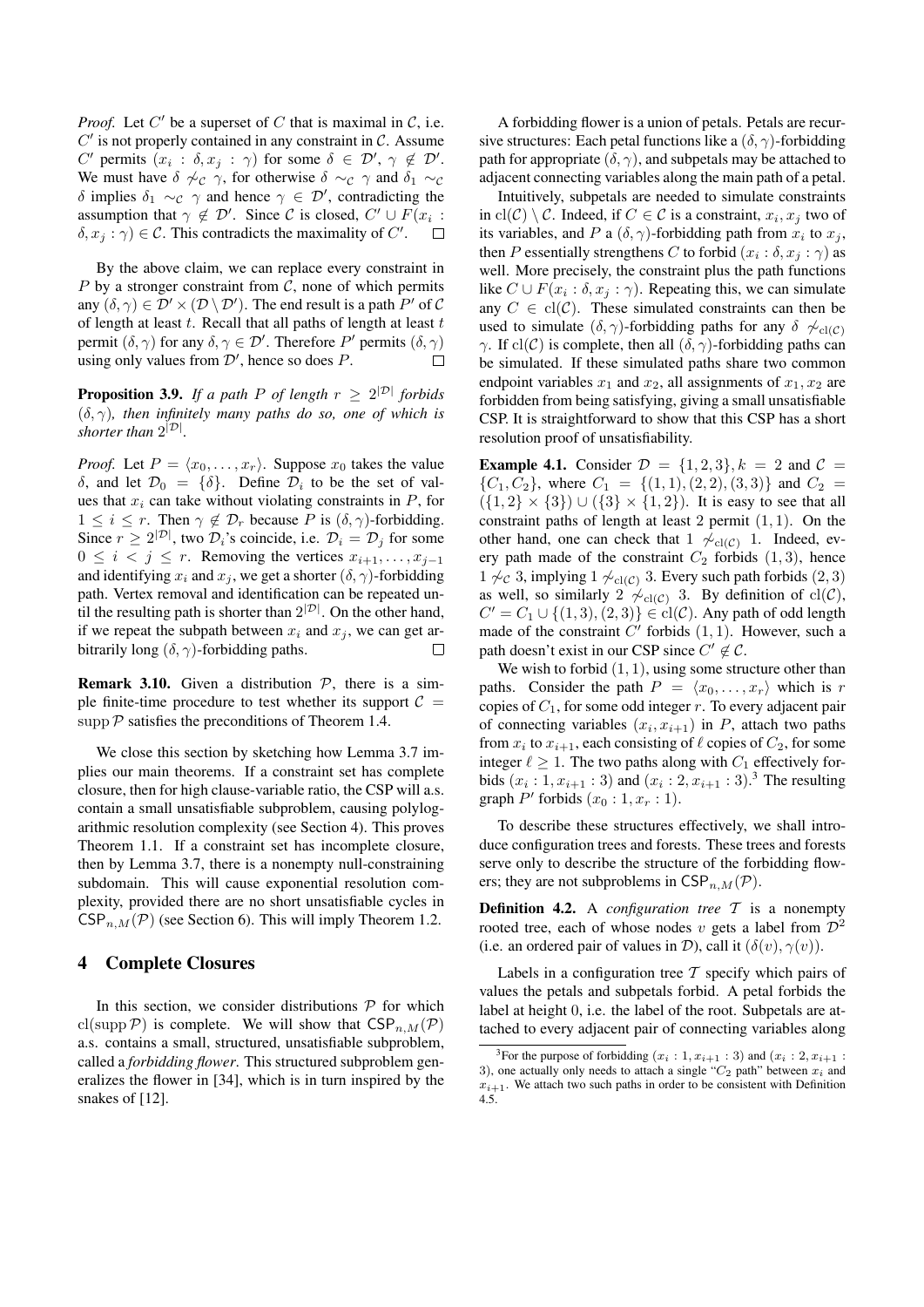the main path of the petal, forbidding labels at height 1. These subpetals could in turn have subsubpetals along their main paths, forbidding values at height 2, and so on. As an example,  $P'$  in Example 4.1 can yield a configuration tree with three vertices; the root is labelled  $(1, 1)$  and its children are labelled  $(1,3)$  and  $(2,3)$  respectively. In fact  $P'$ also forbids (2, 2), and corresponds to another configuration tree with root  $(2, 2)$ . The relation between configuration trees and petals is defined more formally in Definition 4.5.

**Definition 4.3.** For a constraint path P and a subset  $\Delta \subseteq$  $\mathcal{D}^2$  of pairs of values, the path P *augmented with*  $\Delta$ , denoted  $P \cup \Delta$ , is the constraint path with the same underlying hyperedges as  $P$  but with each constraint  $C$  between  $(x_i, x_{i+1})$  strengthened to forbid all  $(\delta, \gamma) \in \Delta$ , i.e. C is replaced with  $C \cup \bigcup_{(\delta,\gamma)\in\Delta} F(x_i : \delta, x_{i+1} : \gamma)$ , for all *i*.

Notation 4.4. If a node  $v$  in a configuration tree has children  $v_1, \ldots, v_d$ , we denote by  $\Delta(v) = \{(\delta(v_i), \gamma(v_i)) \mid$  $1 \leq i \leq d$  the set of labels of v's children.

**Definition 4.5.** A  $(\mathcal{T}, \mathcal{C})$ -forbidding petal is defined recursively as follows:

- 1. If T has only one vertex v labelled  $(\delta, \gamma)$ , a  $(\mathcal{T}, \mathcal{C})$ forbidding petal is defined as an  $(\delta, \gamma)$ -forbidding path  $P_v$  over  $\mathcal{C}$ .
- 2. If  $T$  has more than one vertex, let  $v$  be its root, let  $v_1, \ldots, v_d$  be v's children, and let  $\mathcal{T}_1, \ldots, \mathcal{T}_d$  be the subtrees rooted at  $v_1, \ldots, v_d$ . Then a  $(\mathcal{T}, \mathcal{C})$ forbidding petal is a path  $P_v = \langle y_0, \ldots, y_r \rangle$  over C, together with a  $(\mathcal{T}_i, \mathcal{C})$ -forbidding petal between every adjacent pair of connecting variables  $(y_i, y_{i+1})$ , for  $1 \leq j \leq d$  and  $0 \leq i < r$ . The  $(\mathcal{T}_j, \mathcal{C})$ -forbidding petals and  $P_v$  are mutually vertex-disjoint except at the endpoints of the petals. Also,  $P_v$  augmented with the children's labels (i.e.  $P_v \cup \Delta(v)$ ) is  $(\delta(v), \gamma(v))$ forbidding. The endpoints of the  $(\mathcal{T}, \mathcal{C})$ -forbidding petal are  $y_0, y_r$ .

Note that Case 2 of the above definition actually covers Case 1. Case 1 is included for clarity.

If  $cl(C)$  is complete, we shall argue later (Proposition 4.12) that forbidding petals exist for any  $(\delta, \gamma) \in \mathcal{D}^2$ . Their union is a forbidding flower.

**Definition 4.6.** A *configuration forest*  $\mathcal{F} = {\mathcal{T}_{(\delta,\gamma)}}$  is a collection of  $|\mathcal{D}|^2$  configuration trees, one for each  $(\delta, \gamma) \in$  $\mathcal{D}^2$ , such that  $\mathcal{T}_{(\delta,\gamma)}$ 's root is labelled  $(\delta,\gamma)$ .

Definition 4.7. An  $(F, C)$ -forbidding flower between  $(x_1, x_2)$  is a collection of  $(\mathcal{T}_{(\delta,\gamma)}, \mathcal{C})$ -forbidding petals between  $(x_1, x_2)$ , one for each  $(\delta, \gamma) \in \mathcal{D}^2$ . These petals are mutually vertex-disjoint except at  $x_1, x_2$ .

Clearly, an  $(\mathcal{F}, \mathcal{C})$ -forbidding flower between  $(x_1, x_2)$  is unsatisfiable, because all possible assignments to  $(x_1, x_2)$ are forbidden.

Following [12, 34], we will show that an  $(\mathcal{F}, \mathcal{C})$ forbidding flower a.s. exists, using first and second moment calculations. In the first moment calculation, we need to know the probability that a particular flower exists. To this end, we need to study the probability that a path of length  $r$ is  $(\delta, \gamma)$ -forbidding (Definition 4.8). We also study a similar probability for petals (Definition 4.11).

**Definition 4.8.** For a distribution P and values  $\delta, \gamma \in \mathcal{D}$ , let  $\pi_r^{\mathcal{P}}(\delta, \gamma)$  be the probability over  $\mathcal P$  that a random constraint path of length r forbids  $(\delta, \gamma)$ . Define  $\beta^{\mathcal{P}}(\delta, \gamma)$  $\limsup_{r} \pi_r^{\mathcal{P}}(\delta, \gamma)^{1/r}.$ 

The definition of  $\beta^{\mathcal{P}}(\delta, \gamma)$  takes a lim sup over a sequence, rather than simply a limit, because the sequence may fail to converge. An example is supp  $\mathcal{P} = \{C\}$ , where  $C = \{(1, 1), (2, 2)\}\$ and  $\mathcal{D} = \{1, 2\}\$ . In this case  $\pi_r(1, 1)$ alternates between  $0$  and  $1$  as  $r$  increases.

**Proposition 4.9.** *If*  $\delta \sim_{\text{supp } P} \gamma$ *, then*  $\beta^P(\delta, \gamma) = 0$ *, otherwise*  $\beta^{\mathcal{P}}(\delta, \gamma) > 0$ .

The proof is deferred to Section 5.

**Definition 4.10.** For a distribution  $\mathcal{P}$  and a subset  $\Delta \subseteq \mathcal{D}^2$ , the *distribution of*  $P$  *augmented with*  $\Delta$ , denoted  $P \cup \Delta$ , is the distribution obtained by first picking a constraint  $C'$ from  $P$  and then "strengthening  $C'$  with  $\Delta$ ." Formally, for any  $C \in \mathcal{C}$ , define  $(\mathcal{P} \cup \Delta)(C) = \sum \mathcal{P}(C')$ , where the sum runs over all C' such that  $C' \cup \bigcup_{(\delta,\gamma)\in\Delta} F(x_1 : \delta, x_2 : \gamma) =$ C. (Since  $P$  is symmetric by assumption, the sum may as well run over all C' such that  $C' \cup \bigcup_{(\delta,\gamma) \in \Delta} F(x_i : \delta, x_j)$ :  $\gamma$ ) = C with arbitrary  $i \neq j$ .)

**Definition 4.11.** Let  $P$  be a distribution. For a node v in a configuration tree T, define  $\pi_r^{\mathcal{P}}(v) = \pi_r^{\mathcal{P} \cup \Delta(v)}(\delta(v), \gamma(v))$ and  $\beta^{\mathcal{P}}(v) = \limsup_{r \to \infty} \pi_r^{\mathcal{P}}(v)^{1/r}$ . For a configuration tree T, define its weight  $w^{\mathcal{P}}(T)$  as  $\max\{1/(\beta^{\mathcal{P}}(v)k(k-1))\mid$  $v \in V(\mathcal{T})\}$ . For a configuration forest  $\mathcal{F}$ , define its weight  $w^{\mathcal{P}}(\mathcal{F})$  as the maximum of the weights of its trees.

**Proposition 4.12.** *For any*  $\delta \quad \n\sim_{\text{cl}(\mathcal{C})} \quad \gamma, \quad (\mathcal{T}_{(\delta,\gamma)}, \mathcal{C})$ *forbidding petals exist, where* T(δ,γ) *is a configuration tree whose root is labelled*  $(\delta, \gamma)$ *. Furthermore,*  $w^{\mathcal{P}}(\mathcal{T}_{(\delta,\gamma)})$  < ∞*.*

If  $cl(C)$  is complete, the proposition implies that an  $(\mathcal{F}, \mathcal{C})$ -forbidding flower exists for some configuration flower  $F$  of finite weight.

*Proof.* For  $h \geq 0$ , define  $\mathcal{C}_h$  iteratively as follows. Let  $\mathcal{C}_0 =$ C and  $h = 0$ . We initially set  $C_{h+1} = C_h$ . For any  $\delta \nsim_{C_h}$  $\gamma$ , any  $C \in \mathcal{C}_h$  and any canonical variables  $X_i, X_j$ , add  $C \cup F(X_i : \delta, X_j : \gamma)$  to  $C_{h+1}$ . Then increase h and repeat.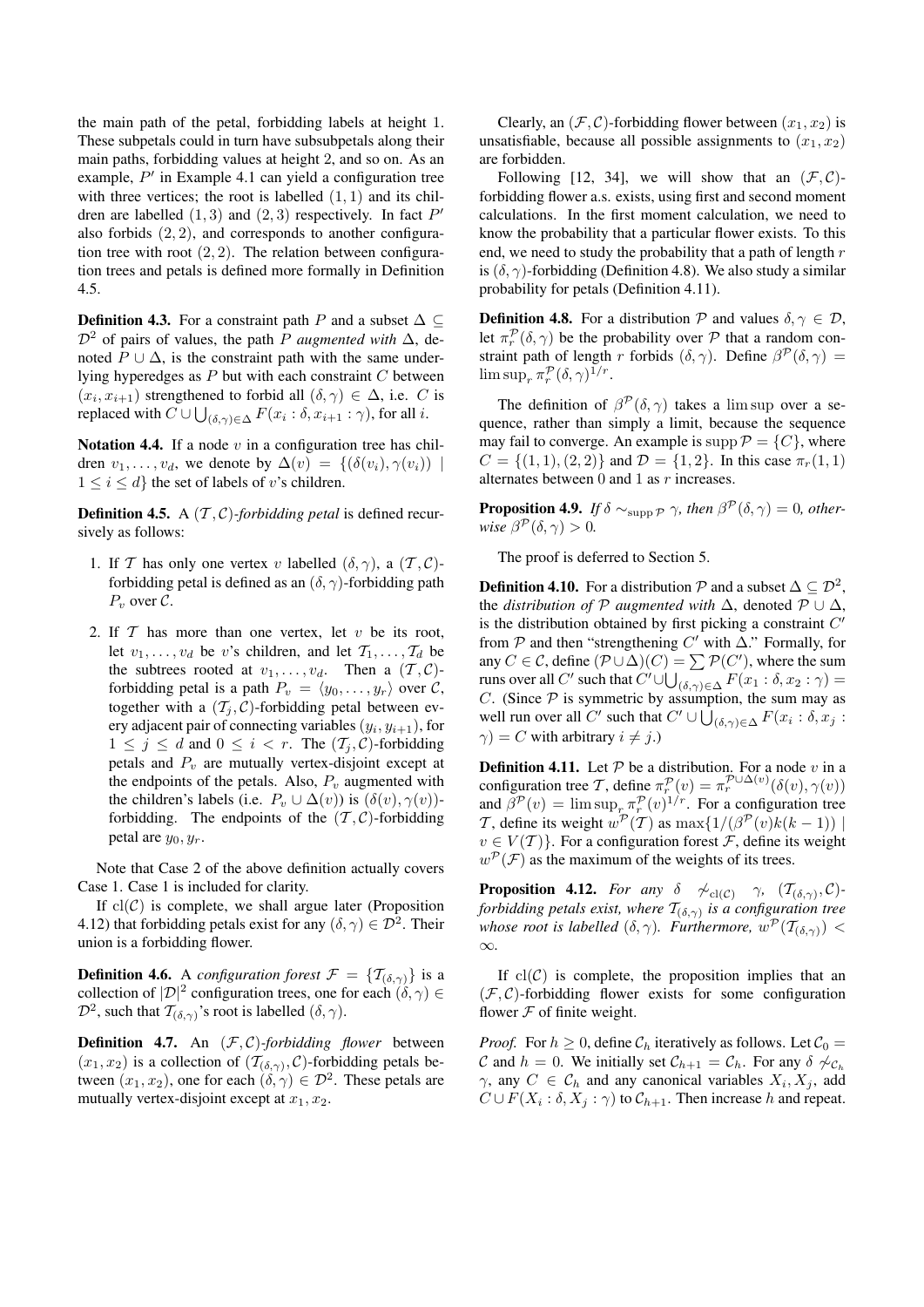Intuitively,  $C_h$  represents the set of constraints that can be simulated by a constraint from  $C$  and a level  $h$  petal.

For any  $h \geq 0$ , define  $\Delta_h = \{(\delta, \gamma) \mid \delta \nsim c_h \gamma\}$ . For any  $(\delta, \gamma) \in \Delta_h \setminus \Delta_{h-1}$  (where we set  $\Delta_{-1} = \emptyset$ ), define  $\mathcal{T}_{(\delta, \gamma)}$ be the tree whose root is labelled  $(\delta, \gamma)$  and has subtrees  $\mathcal{T}_{(\delta',\gamma')}$ , one for each  $(\delta',\gamma') \in \Delta_{h-1}$ . Then  $(\mathcal{T}_{(\delta,\gamma)},\mathcal{C})$ forbidding petals exist by induction on  $h$ . Moreover, each  $\mathcal{T}_{(\delta,\gamma)}$  has finite weight (apply Proposition 4.9 to the distribution  $P \cup \Delta(v)$ , where v is the root of  $\mathcal{T}_{(\delta,\gamma)}$ ).  $\Box$ 

We close this section by outlining the proof of Theorem 1.1. We will prove that if  $cl(supp \mathcal{P})$  is complete then for sufficiently large c,  $CSP_{n,M=cn}(\mathcal{P})$  will a.s. contain a small forbidding flower. It is straightforward to show that such a flower will have a short resolution refutation. The full details of this proof will appear in the full paper.

Given a configuration forest  $\mathcal F$  with  $w^{\mathcal P}(\mathcal F) < \infty$ , we will focus on  $(\mathcal{F}, \mathcal{C})$ -forbidding flowers for which each main path  $P_v$  has length  $r(v) = r_n(v)$  for a specific function  $r(v) = \Theta(\log n)$ . We have to be careful when choosing the lengths  $r(v)$ . Fix  $v \in \mathcal{F}$  and consider the sequence  $a_r = \pi_r^{\mathcal{P}}(v)^{1/r}$ . Recall that  $\limsup a_r = \beta^{\mathcal{P}}(v)$ . We wish to choose a length  $r(v)$  for which  $a_{r(v)}$  is close to  $\beta^{\mathcal{P}}(v)$ . To do so, we find a nice subsequence of the integers along which  $a_r$  converges to  $\beta^{\mathcal{P}}(v)$ , and we choose  $r(v)$  from that subsequence. The following lemma, which will be proved in the next section, shows that we can use an arithmetic progression:

**Lemma 4.13.** *For any*  $\delta, \gamma \in \mathcal{D}$ ,  $\pi_r^{\mathcal{P}}(\delta, \gamma)^{1/r}$  *converges to*  $\beta^{\mathcal{P}}(\delta,\gamma)$  along some arithmetic progression.

We let X denote the number of  $(\mathcal{F}, \mathcal{C})$ -forbidding flowers in  $CSP_{n,cn}(\mathcal{P})$  where each petal path  $P_n$  has length  $r(v)$ . We then compute the first and second moments of  $X$  to show that it is a.s. positive. This is inspired by the similar calculations in [34] which were in turn inspired by [12]. Those two papers proved the a.s. existence of much simpler structures. In particular, the fact that we are dealing with petals rather than paths causes our second moment calculations to be much more complicated.

# 5 Random Walks on Directed Graphs

This section is mainly devoted to proving Lemma 4.13, which says that  $\pi_r^{\mathcal{P}}(\delta, \gamma)^{1/r}$  converges to  $\beta^{\mathcal{P}}(\delta, \gamma)$  along some arithmetic progression. The behaviour of  $\pi_r^{\mathcal{P}}(\delta, \gamma)^{1/r}$ is best studied as a random walk on a related digraph, thus we are led to the analysis of convergence of such a random walk (Theorem 5.1). We remark that the directed graph is, in general, neither strongly connected nor periodic.

Let  $G = (V, E)$  be a fixed digraph with positive edge weights. so that at any vertex, the sum of the outgoing edge weights is 1. A random walk on  $G$  from  $u$  is one which starts at  $u$ , and at any stage of the walk at a vertex  $v$ , we go to a neighbour  $w$  of  $v$  with probability the weight of the arc vw.

**Theorem 5.1.** *For any*  $u \in V(G)$ ,  $V' \subseteq V(G)$ , *define*  $\pi_r(u, V')$  to be the probability that a random walk from  $u$  of length  $r$  lands on a vertex in  $V'$ , and  $R(u, V') =$  $\limsup_{r} \pi_r(u, V')^{1/r}$ . Then  $\pi_r(u, V')^{1/r}$  converges to  $R(u, V')$  along some arithmetic progression.

The theorem may be of independent interest. Quite possibly it has appeared elsewhere, but we could not find it. It will be proved using the following sequence of propositions.

**Proposition 5.2.** *Let*  $T$  *be a finite set. Assume every*  $t \in T$ *is associated with a sequence*  $\{a_r(t)\}\$ *, such that*  $a_r(t) \geq 0$ and  $\limsup_r (a_r(t))^{1/r} = a(t)$ *. Let*  $b_r = \sum_{t \in T} a_r(t)$  and  $b = \limsup_{r} b_r^{1/r}$ . Then  $b = \max_{t \in T} a(t)$ .

*Proof.* Assume  $a(s)$  maximizes  $a(t)$ . Clearly  $b_r > a_r(s)$ . Taking r-th root and then  $\limsup_{r \to \infty}$  on both sides, we get  $b \ge a(s)$ . On the other hand,  $a_r(t) \le (a(t) + o(1))^r$  for any t, yielding  $b_r \leq |T|(a(s) + o(1))^r$ . Taking r-th root and then  $\limsup_{r \to \infty}$  on both sides, we get  $b \leq a(s)$ .  $\Box$ 

**Proposition 5.3.** *For any*  $u, v \in V(G)$ *, define*  $\pi_r(u, v)$ *to be the probability that a random walk from* u *of length r* lands on *v*, and  $R(u, v) = \limsup_{r} \pi_r(u, v)^{1/r}$ . Then  $R(u, V') = \max\{R(u, v) | v \in V'\}.$ 

*Proof.* Apply Proposition 5.2 with  $T = V'$  and  $a_r(v) =$  $\pi_r(u, v)$ . Observe that  $b_r$  becomes  $\pi_r(u, V')$ .  $\Box$ 

It turns out  $R(u, v)$  depends only on the strongly connected components of  $u$  and  $v$ .

**Proposition 5.4.** Assume u, u' belong to the same strongly *connected component, and so do*  $v, v'$ *. Then*  $R(u, v)$  =  $R(u', v').$ 

*Proof.* Let  $p$  be a path from  $u$  to  $u'$ , and  $q$  a path from  $v'$  to v. Let  $a > 0$  be the probability of traversing p, and  $b > 0$  that of traversing q. Let  $\ell$  be the sum of lengths of **p** and **q**. One way to go from u to v in  $r + \ell$  steps is to go along p, then go from  $u'$  to  $v'$  in r steps and finally go along q. Hence  $\pi_{r+\ell}(u, v) \ge ab \pi_r(u', v')$ . Taking  $(r + \ell)$ th root and then  $\limsup_{x \to 0}$  on both sides, we get  $R(u, v) \ge$  $R(u', v')$ . Reversing the roles of  $(u, v)$  and  $(u', v')$ , we get  $R(u', v') \geq R(u, v).$  $\Box$ 

For a vertex  $u$  in  $G$ , we denote by  $[u]$  the strongly connected component of u. If we let  $R([u], [v]) = R(u, v)$ , the previous proposition shows that  $R([u], [v])$  is well-defined. For convenience, we let<sup>4</sup>  $R([u]) = R([u], [u])$ . For the

<sup>4</sup>Readers familiar with quasi-stationary distribution of absorbing Markov processes (see e.g. [19, 25]) may have realized that  $R([u])$  is the spectral radius of the probability transition matrix on  $[u]$ .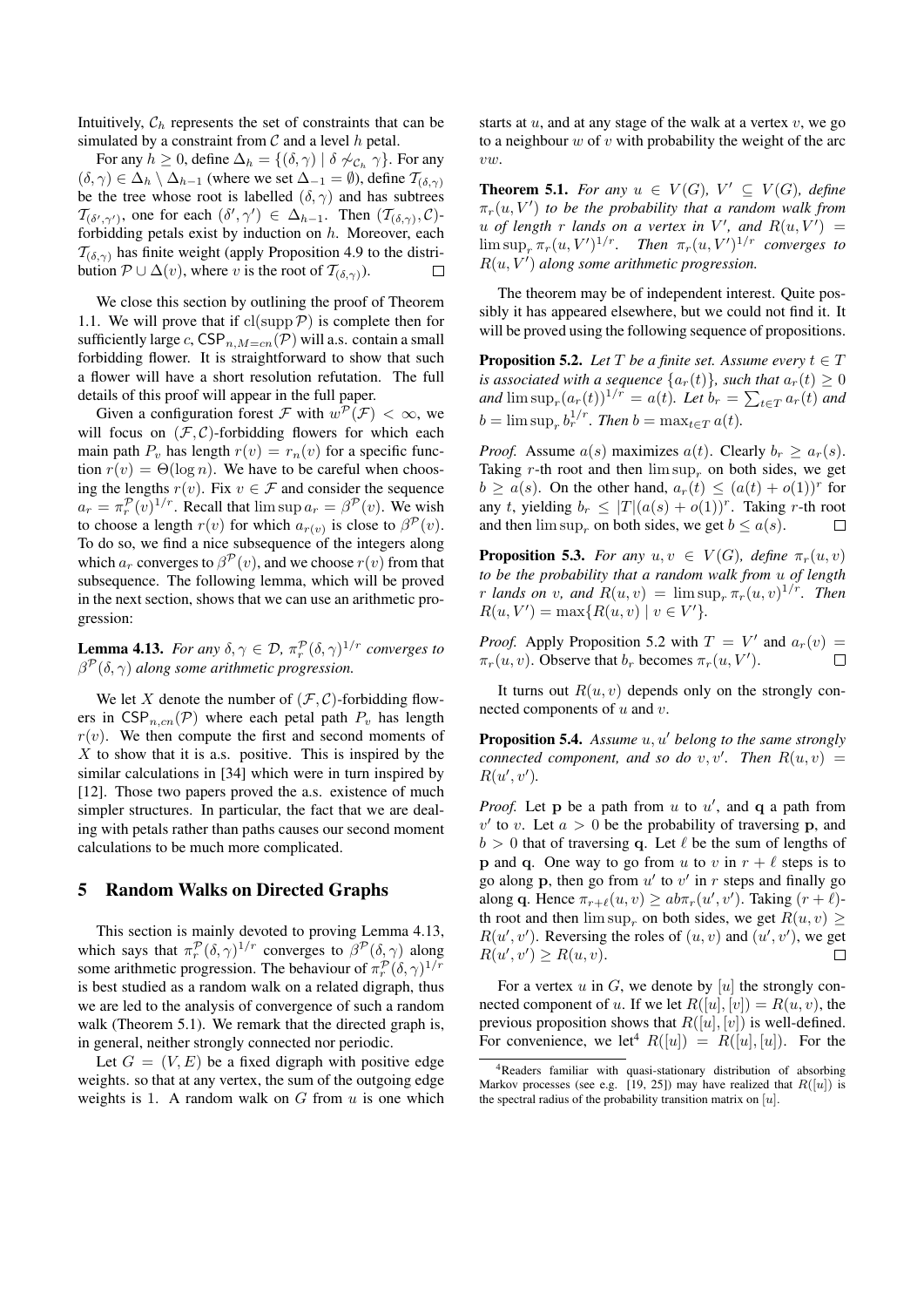given digraph G, let us denote by  $G^{\mathsf{C}}$  the component digraph of  $G$ . It is obtained from  $G$  by contracting every strongly connected component. For a strongly connected component [u] in G, we denote by  $u^C$  its corresponding vertex in  $G^{\mathsf{C}}$ . For a walk w in G, its induced (simple) path  $\mathbf{w}^{\mathsf{C}}$  is the path in  $G^{\mathsf{C}}$  obtained by contracting every strongly connected component of G along w.

Proposition 5.5. *Let* p *be a (simple) path starting from*  $u^{\mathsf{C}}$  in  $G^{\mathsf{C}}$ *. Define*  $\pi_r(\mathsf{p})$  to be the probability that a ran*dom walk in* G *from* u *of length* r *has* p *as its induced path, and*  $R(\mathsf{p}) = \limsup_{r} \pi_r(\mathsf{p})^{1/r}$ . *Then*  $R([u],[v]) =$  $\max\{R(\mathsf{p}) \mid \mathsf{p} \text{ is a } u^{\mathsf{C}}, v^{\mathsf{C}}\text{-path in } G^{\mathsf{C}}\}.$ 

*Proof.* Apply Proposition 5.2 with  $a_r(p) = \pi_r(p)$  for any  $u^{\mathsf{C}}, v^{\mathsf{C}}$ -path p. Observe that  $b_r = \pi_r([u], [v]).$  $\Box$ 

**Lemma 5.6.** Let  $p$  be a path from  $u^C$  to  $v^C$  in  $G^C$ . Then  $R(\mathsf{p}) = \max\{R([w]) \mid w^{\mathsf{C}} \in V(\mathsf{p})\}.$ 

*Proof.* Suppose p is a  $u^C$ ,  $v^C$ -path in  $G^C$ . Assume  $w_0$  in  $G$ maximizes  $R([w])$  among  $w^{\mathsf{C}} \in V(\mathsf{p})$ . Take a  $u, w_0$ -path  $\mathbf{p}$ and a  $w_0$ , v-path q in G, and let  $\ell$  be their sum of lengths. A possible walk of length  $r + \ell$  with its induced path being p is like this: It begins with p, then goes from  $w_0$  to  $w_0$  in r steps, finally ends with q. Let  $a > 0$  be the probability of traversing **p** and  $b > 0$  be that of **q**. Then  $\pi_{r+\ell}(\mathsf{p}) \geq$  $ab\pi_r(w_0, w_0)$ . Taking  $(r + \ell)$ -th root and then  $\limsup_r$  on both sides, we get  $R(p) \ge R(w_0, w_0) = R([w_0])$ .

For the reverse inequality, assume  $v(1)^{\mathsf{C}}, \ldots, v(t)^{\mathsf{C}}$  are the vertices of p. Let w be a walk such that  $w^{\hat{C}} = p$ . Renaming if necessary, we may assume w enters  $[v(i)]$  at the vertex  $v(i)$ . For  $1 \leq i \leq t$ , let  $s(i)$  be the number of steps that w makes within  $[v(i)]$ . Now for any  $1 \leq i \leq t$ , the probability of w staying in  $[v(i)]$  for  $s(i)$  steps is  $\pi_{s(i)}(v(i), [v(i)]) \leq (R([v(i)]) + f(s(i)))^{s(i)}$ , where  $f(s(i)) = o(1)$ . Note that  $t - 1 + \sum_i s(i) = r$ , and let  $\mathcal{S}_r = \{(s(1), \ldots, s(t)) \mid t - 1 + \sum_i s(i) = r\}$  be the set of all such t-tuples. We have

$$
\pi_r(\mathbf{p}) \leq \sum_{\mathbf{s} \in \mathcal{S}_r} \prod_{1 \leq i \leq t} (R([v(i)]) + f(s(i)))^{s(i)}.
$$

Let  $R_0 = R([w_0])$  (hence  $R_0 \ge R([v(i)])$  for any *i*). There are  $|\mathcal{S}_r| \leq r^t$  terms in the sum in (5) (a loose upper bound suffices), each upper bounded by  $(R_0 + f(s(i)))^{r-t+1}$ .

We can use this to show that  $\pi_r(\mathsf{p}) \leq r^t(R_0 +$  $o(1)$ <sup>r-t+1</sup> (details will appear in the full paper). Taking r-th root and then  $\limsup_r$  on both sides, we get  $R(\mathsf{p}) \leq R_0 = R(\lbrace w_0 \rbrace)$ .  $R_0 = R([w_0]).$ 

**Lemma 5.7.** *For any vertex*  $v$  *in*  $G$ ,  $\pi_r(v, v)^{1/r}$  *converges to*  $\limsup_{r} \pi_r(v, v)^{1/r}$  *along multiples of an integer.* 

*Proof.* Let  $a_r = \pi_r(v, v)^{1/r}$ . If  $a_r = 0$  for all  $r > 0$ , the conclusion is trivial, so assume some  $a_r > 0$ . Let  $S = \{r \mid a_r > 0\}$ . For any  $m, n \in \mathbb{N}$ ,  $\pi_{m+n}(v, v) \geq$  $\pi_m(v, v) \pi_n(v, v)$ , hence

$$
a_{r+s} \ge a_r^{r/(r+s)} a_s^{s/(r+s)}.
$$
 (1)

This implies  $S$  is closed under addition. It follows that  $S$ contains all sufficiently large multiples of d, where  $d =$  $gcd(S)$ . Equation (1) also implies  $a<sub>r</sub>$  are supermultiplicative, and by Fekete's Lemma (e.g. [36]),  $a_r$  converges to  $\limsup_{r} a_r$  along multiples of d.  $\Box$ 

*Proof of Theorem 5.1.* The theorem is trivial if  $V'$  is not reachable from  $u$ , so let us assume this is not the case. Propositions 5.3, 5.5 and Lemma 5.6 together imply  $R(u, V') = R(w, w)$  for some w lying on some path from u to V'. Lemma 5.7 asserts that  $\pi_r(w, w)^{1/r}$  converges to  $R(w, w)$  along some arithmetic progression  $S \subseteq \mathbb{N}$ . We consider paths **p** from  $u$  to  $w$  and **q** from  $w$  to  $V'$ , and use the same analysis as in the first part of Proposition 5.6 to show that  $\pi_r(u, V')^{1/r}$  converges to  $R(u, V')$  along  $S + \ell$ .  $\Box$ 

We are now ready to prove Lemma 4.13.

*Proof of Lemma 4.13.* Consider a constraint path  $P =$  $\langle x_0, \ldots, x_r \rangle$  with constraints chosen randomly according to P. Suppose  $x_0$  is allowed to take values from  $\mathcal{D}_0$ . Let  $\mathcal{D}_i$  be the set of values that  $x_i$  can take without violating constraints in P, for  $1 \leq i \leq r$ . Then  $\langle D_0, \ldots, D_r \rangle$  corresponds naturally to a random walk on a digraph G defined as follows. The vertex set  $V(G)$  is the power set of  $D$ . For any subdomain  $\mathcal{D}' \subseteq \mathcal{D}$  and any  $C \in \text{supp } \mathcal{P}$ , consider two canonical variables  $X_1, X_2$  in a constraint C. Define  $\theta(C, \mathcal{D}')$  to be the set of values  $\delta_2$  such that there is  $\delta_1 \in \mathcal{D}'$ such that C permits  $(X_1 : \delta_1, X_2 : \delta_2)$ . Then we put an arc  $(\mathcal{D}', \theta(C, \mathcal{D}'))$  of weight  $\mathcal{P}(C)$  in G.

Now let  $\mathcal{D}_0 = \{\delta\}$  and  $V' = \{\mathcal{D}' \subseteq \mathcal{D} \mid \gamma \notin \mathcal{D}'\}$ . It is easy to see that  $\pi_r^{\mathcal{P}}(\mathcal{D}_0, V')$  is the probability over  $\mathcal P$  that a constraint path of length r on supp  $\mathcal P$  is  $(\delta, \gamma)$ -forbidding. The result follows by Theorem 5.1.  $\Box$ 

We close this section by proving Proposition 4.9.

*Proof of Proposition 4.9.* If  $\delta \sim_c \gamma$ ,  $\pi_r^{\mathcal{P}}(\delta, \gamma) = 0$  for all sufficiently large r, hence  $\beta^{\mathcal{P}}(\delta, \gamma) = 0$ . If  $\delta \nsim_{\mathcal{C}} \gamma$ , let F be a  $(\delta, \gamma)$ -forbidding path over C of length at least  $2^{|\mathcal{D}|}$ . Consider the digraph G defined in the proof of Lemma 4.13. P corresponds to a walk w from  $\{\delta\}$  in the digraph. Since G has only  $2^{|\mathcal{D}|}$  vertices, w visits some vertex (at least) twice, say  $w$ . Then the portion of  $w$  between the two visits is a circuit from w to itself, say of length  $s > 1$ . Hence  $\pi_s(w, w) > 0$ . The numbers  $a_r = \pi_r(w, w)^{1/r}$ are supermultiplicative (see the proof of Lemma 5.7), hence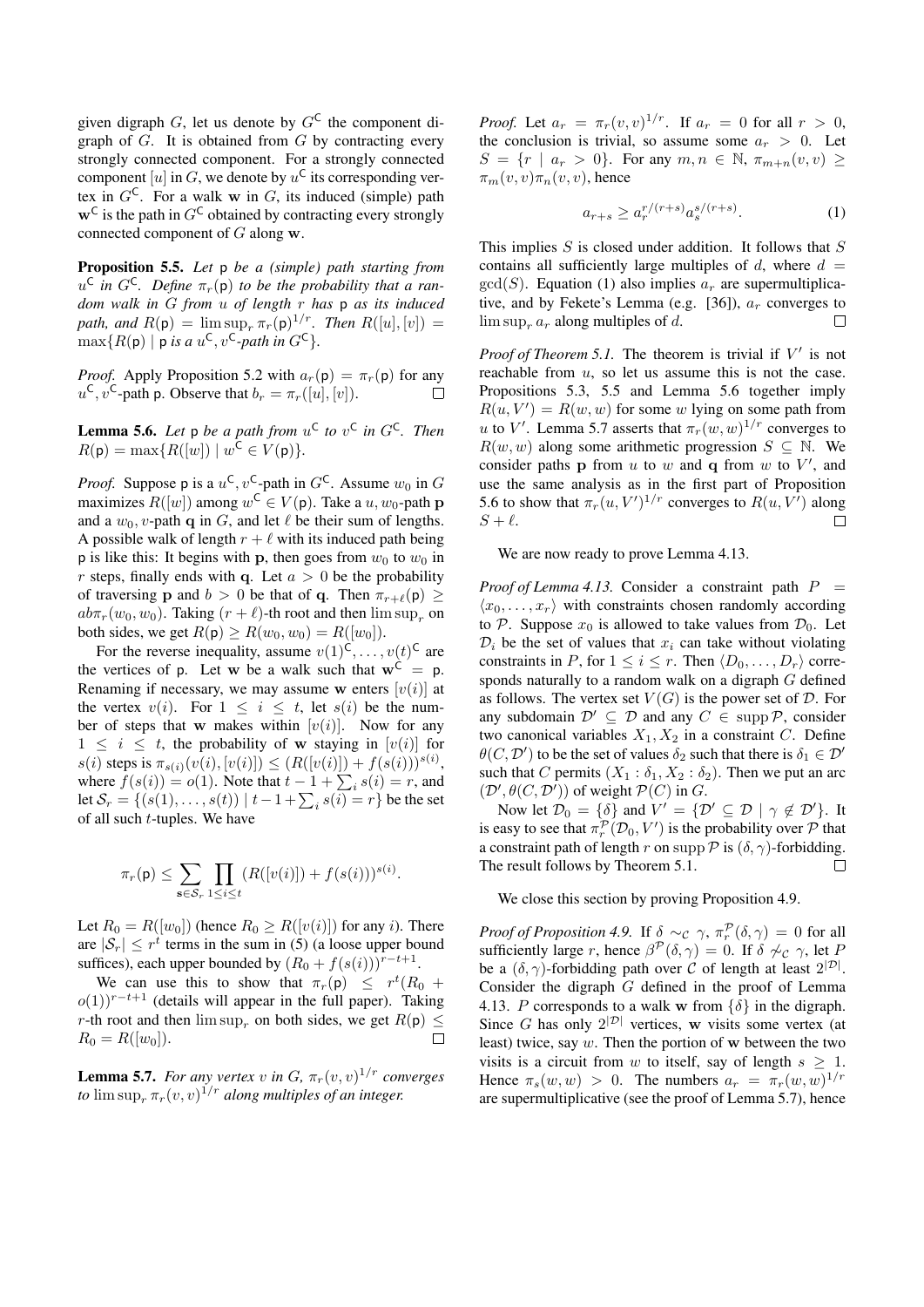$R(w, w) \ge \pi_s(w, w)^{1/s} > 0$ . If  $u = \{\delta\}$  and  $V' = \{D' \subseteq$  $\mathcal{D} \mid \gamma \notin \mathcal{D}'$ , then  $R(u, V') \ge R(w, w)$  by Propositions 5.3, 5.5 and Lemma 5.6. Hence  $\beta^{\mathcal{P}}(\delta, \gamma) = R(u, V') >$ 0.  $\Box$ 

# 6 Incomplete Closures

In this section, we turn to constraint sets whose closures are incomplete (Theorems 1.2 and 1.4).

Let  $C = \text{supp } P$ , and assume  $\text{cl}(C)$  is incomplete. By Lemma 3.7, some nonempty subdomain  $\mathcal{D}' \subseteq \mathcal{D}$  is nullconstraining. In other words, there is some integer  $t$  such that all constraint paths of length at least t permit all  $(\delta, \gamma) \in$  $\mathcal{D}' \times \mathcal{D}'$  using only values from  $\mathcal{D}'$  (such  $\mathcal{D}'$  and t will be fixed throughout this section). This implies, in particular, that all cycles of length at least  $t$  are satisfiable.

We prove that a.s. there is no subexponential resolution proof that the random CSP cannot be satisfied using only values from  $\mathcal{D}'$  unless it contains a cycle that cannot be satisfied by those values. The underlying hypergraph will w.u.p.p. have girth at least  $t$  and hence have no such a cycle. This implies Theorems 1.2 and 1.4(a).

The proof uses what are by now standard arguments. There is some  $\alpha > 0$  such that a.s. every non-cyclic sub-CSP of size at most  $\alpha n$  has either (i) a constraint where all but one variable has degree one or (ii) a path of length at least t in which all internal variables do not lie in any other constraint. If that sub-CSP cannot be satisfied using the values of  $\mathcal{D}'$  then neither can the sub-CSP formed by deleting the constraint of (i) or the constraints of the path of (ii). It follows recursively that it can indeed be satisfied using  $\mathcal{D}'$ . Furthermore, if it has size at least  $\frac{1}{2}\alpha n$  then there must be  $\Theta(n)$  such constraints and/or paths and they can serve as the *boundaries*. The details will appear in the full paper.

For Theorem 1.4(b) the rough argument is as follows: We show that  $D$  can be partitioned into null-constraining subdomains  $\mathcal{D}'_1, \dots \mathcal{D}'_t$ . The random CSP will w.u.p.p. contain cycles  $C_1, ..., C_t$  such that each  $C_i$  cannot be satisfied using the values from  $\mathcal{D}'_i$ . It will also contain a vertex x and for each  $C_i$  and each  $v \in C_i$  a path of length  $O(\log n)$  from x to v that forbids every pair  $(\delta, \gamma)$  with  $\delta \in \mathcal{D}'_i$  and  $\gamma \notin \mathcal{D}'_i$ . It is easy to see that there is a short resolution proof that this sub-CSP is unsatisfiable. The details will appear in a full version of this paper.

#### 7 Future Work

Corollary 1.3 might, in fact, extend to the stronger statement that for every  $P$  and every  $c$ , with the possible exception of some "threshold values" of  $c$ , a.s. the shortest resolution refutation of  $CSP_{n,M=cn}(\mathcal{P})$  is either exponential or polylogarithmic. This is true for random 2-SAT and for all models studied in [34].

For those models that have property POLY, it is natural to ask for their thresholds of polynomial resolution complexity. [2] and [34] actually determine, for each of their random models for which POLY holds, a precise value  $c^*$ , above which the random CSP has a.s. polynomial resolution complexity and below which it has a.s. exponential resolution complexity. We would like to determine such a value for every  $CSP_{n,M=cn}(\mathcal{P})$  for which POLY holds; i.e. for which  $cl(supp \, \mathcal{P})$  is complete. Upon reading Section 4, some readers may guess that  $c^*$  is the threshold for the appearance of the first *forbidding flower*. This is the case for random 2-SAT and for all the models in [2] and [34]. However, we have examples of other models for which it is not the case.

#### 8 Acknowledgement

We would like to thank anonymous referees and Toniann Pitassi for helpful comments on an earlier draft of this paper.

# **References**

- [1] Dimitris Achlioptas, Paul Beame, and Michael Molloy. Exponential bounds for dpll below the satisfiability threshold. In *Proceedings of the 15th ACM-SIAM Symposium on Discrete Algorithms (SODA)*, pages 132–133, 2004.
- [2] Dimitris Achlioptas, Paul Beame, and Michael Molloy. A sharp threshold in proof complexity yields lower bounds for satisfiability search. *Journal of Computer and System Sciences*, 2004. An earlier version appeared in the 33rd Annual ACM Symposium on the Theory of Computing (STOC) 2001.
- [3] Dimitris Achlioptas, Arthur Chtcherba, Gabriel Istrate, and Cristopher Moore. The phase transition in 1-in-k SAT and NAE 3-SAT. In *Proceedings of the 12th Annual ACM-SIAM Symposium on Discrete Algorithms (SODA)*, pages 721–722, 2001.
- [4] Dimitris Achlioptas, Lefteris M. Kirousis, Evangelos Kranakis, and Danny Krizanc. Rigorous results for random (2 + p)-SAT. *Theoretical Computer Science*, 265(1-2):109– 129, 2001.
- [5] Dimitris Achlioptas and Cristopher Moore. Random k-sat: Two moments suffice to cross a sharp threshold. *SIAM Journal on Computing*, 36(3):740–762, 2006.
- [6] Noga Alon and Joel H. Spencer. *The Probabilistic Method*. Wiley-Interscience, 2nd edition, 2000.
- [7] Paul Beame, Joseph Culberson, David Mitchell, and Cristopher Moore. The resolution complexity of random graph kcolorability. *Discrete Applied Mathematics*, 153(1):25–47, 2005.
- [8] Paul Beame, Russell Impagiazzo, and Ashish Sabharwal. Resolution complexity of independent sets in random graphs. In *16th Annual IEEE Conference on Computational Complexity (CCC)*, pages 52–68, 2001.